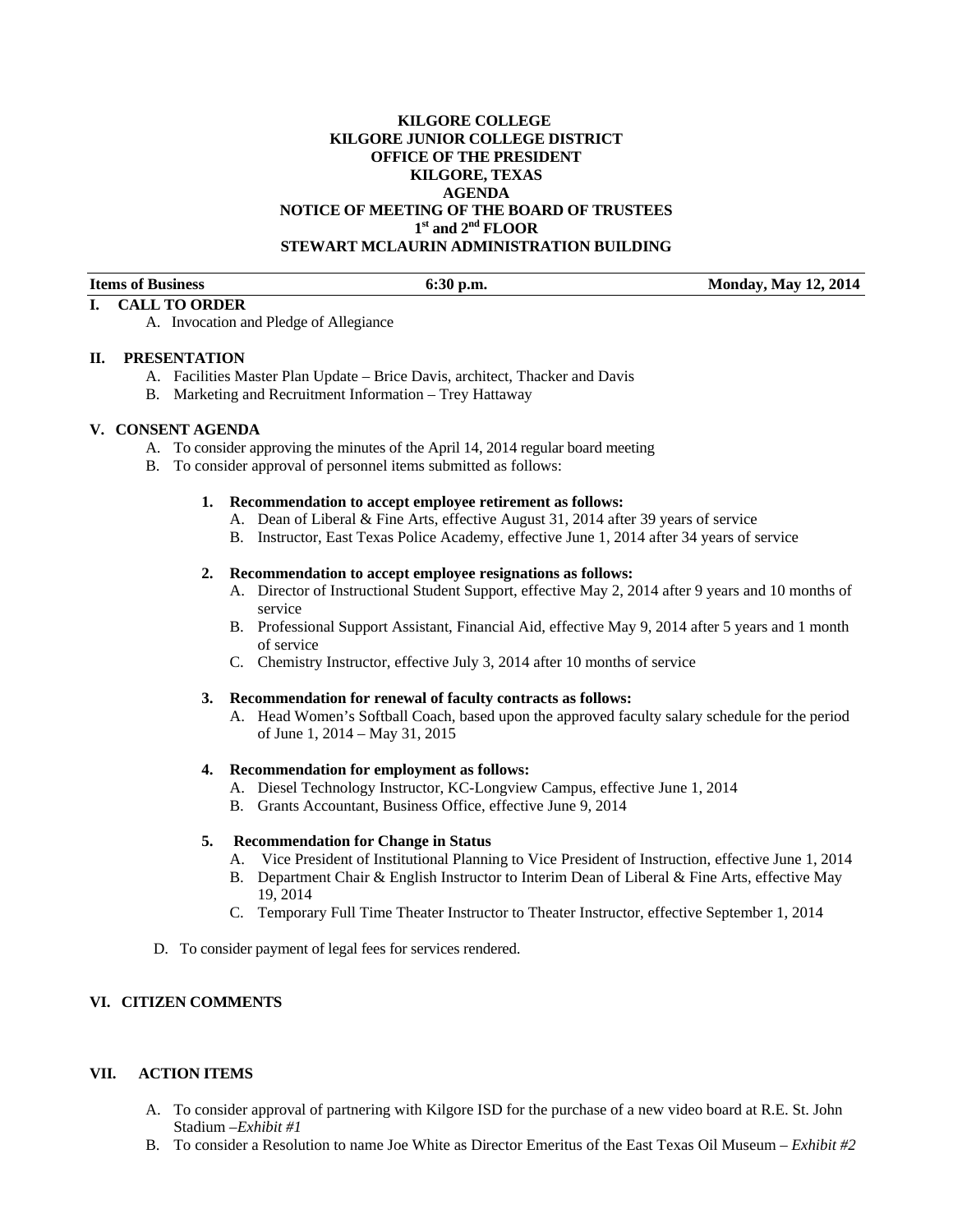C. To consider amendments to the President's extended contract as submitted by the college attorney

D. To consider the approval of an external auditor for FY14, FY15 and FY16 – *Exhibit #3* 

*The following 15 items have been requested by two board members for consideration by the full board. The external auditors will provide a rough estimate and explanation of the costs associated with these requests and the college will provide an estimate of the time and additional costs associated with items E through Q.* 

- E. To consider solicitation for a Request for Proposal (RFP) for an expanded compliance or forensic audit for a five year period beginning with fiscal year 2009 through fiscal year 2013 for fuel and fuel-related accounting procedures, including all fuel bills from bulk supplies and credit card accounts, to also include the number of credit cards for fuel used by the College, local stations with charge accounts, the number of charges that have been made to the vendor accounts where the total purchase was 6 gallons or less, a list of to whom all fuel credit cards have been assigned, along with the last four digits of accounts per card or account, a list of all individuals allowed to pump fuel from the bulk fuel tank located at the Leon Dodgen Building, a ledger showing dates, and the amount and names of personnel who pumped fuel from the bulk storage tank at the Dodgen Building.
- F. To consider solicitation for a Request for Proposal (RFP) for an expanded compliance or forensic audit for a five year period beginning with fiscal year 2009 through fiscal year 2013 for attorney expenses
- G. To consider solicitation for a Request for Proposal (RFP) for an expanded compliance or forensic audit for a five year period beginning with fiscal year 2009 through fiscal year 2013 of all expenses of the college president from September 1, 2011 through August 31, 2014, to include all entertainment, travel, and all other expenses of the President, and as well, all expense related to the president's tenure as the TACC Chair of the Board, as well as the methodology used to calculate the President's personal mileage for tax-related purposes
- H. To consider solicitation for a Request for Proposal (RFP) for an expanded compliance or forensic audit for a five year period beginning with fiscal year 2009 through fiscal year 2013 for the Texas Shakespeare Festival to include the college's contribution to the festival
- I. To consider solicitation for a Request for Proposal (RFP) for an expanded compliance or forensic audit for a five year period beginning with fiscal year 2009 through fiscal year 2013 for all Kilgore College auxiliaries, to include:
	- a. Bookstore
	- b. Football
	- c. Men's Basketball
	- d. Women's Basketball
	- e. Softball
	- f. Athletic Director expenses
	- g. East Texas Oil Museum
	- h. Residential Life
	- i. Cafeteria and Vending operations
	- j. Student activities
		- i. Rangerettes
		- ii. Cheerleaders
		- iii. Student Government and activities
		- iv. Yearbook
	- k. Early Childhood Development Center
	- l. Parks Fitness Center
- J. To consider solicitation for a Request for Proposal (RFP) for an expanded compliance or forensic audit for a five year period beginning with fiscal year 2009 through fiscal year 2013 for the sales tax on all vendor accounts that do not charge taxes to the college to make sure that others or college personnel are not buying and paying with personal funds to avoid paying sales tax
- K. To consider solicitation for a Request for Proposal (RFP) for an expanded compliance or forensic audit for a five year period beginning with fiscal year 2009 through fiscal year 2013 all accounts receivables with aging for each customer's account
- L. To consider solicitation for a Request for Proposal (RFP) for an expanded compliance or forensic audit for a five year period beginning with fiscal year 2009 through fiscal year 2013 for all Notes Receivable
- M. To consider solicitation for a Request for Proposal (RFP) for an expanded compliance or forensic audit for a five year period beginning with fiscal year 2009 through fiscal year 2013 for all inventories and list of the items shown with a value
- N. To consider solicitation for a Request for Proposal (RFP) for an expanded compliance or forensic audit for a five year period beginning with fiscal year 2009 through fiscal year 2013 all scholarship, allowances and discounts for Bookstore, Dormitories, Cafeteria, and Texas Shakespeare Festival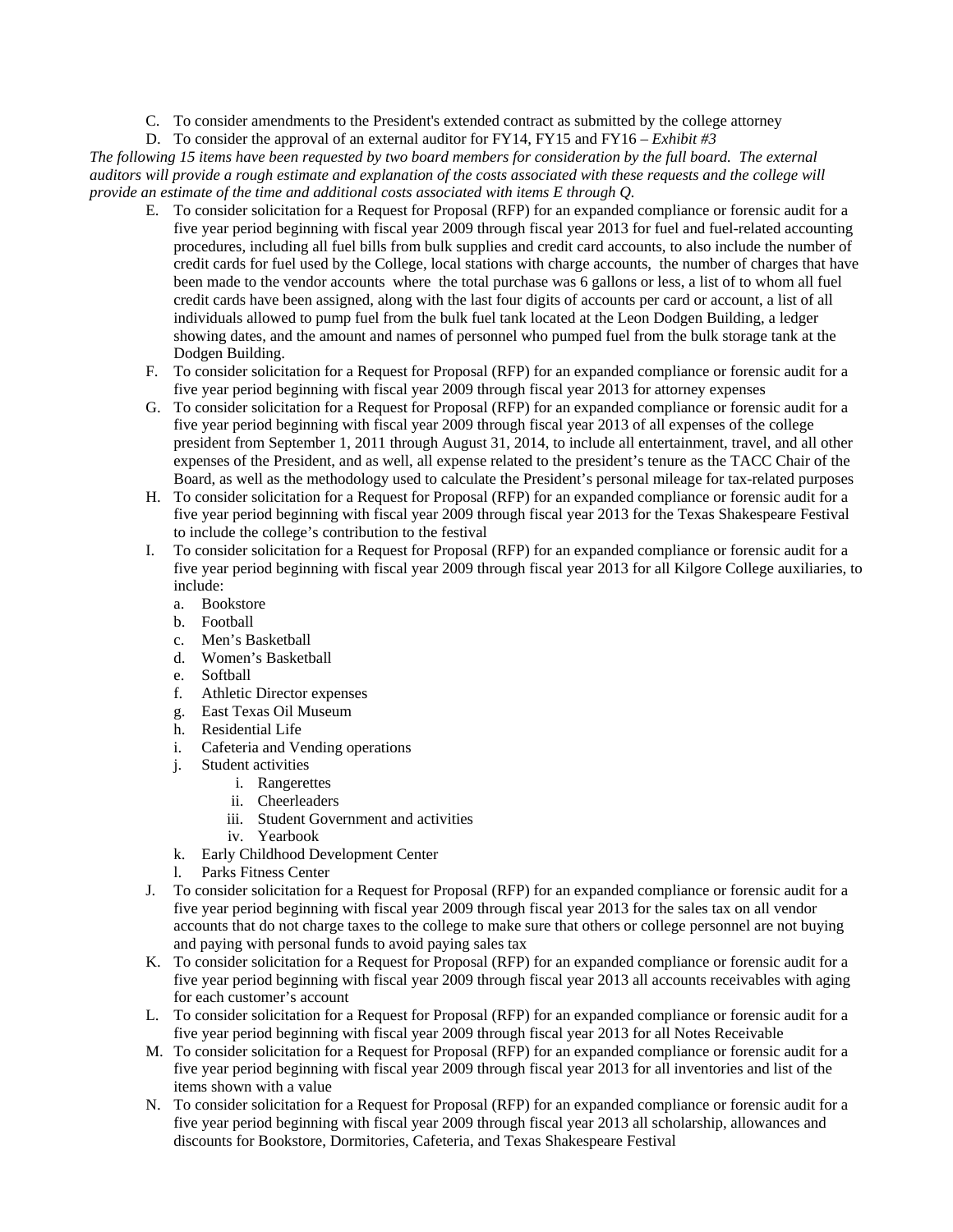- O. To consider solicitation for a Request for Proposal (RFP) for an expanded compliance or forensic audit for a five year period beginning with fiscal year 2009 through fiscal year 2013 for all Scholarship Funds to make sure that they are being issued and that there is not any scholarship being given to someone who is not enrolled at Kilgore College
- P. To consider solicitation for a Request for Proposal (RFP) for an expanded compliance or forensic audit for a five year period beginning with fiscal year 2009 through fiscal year 2013 for all vendors to confirm that each vendor is providing a service or supplies to KC
- Q. To consider approval of an expanded review regarding the theft of grounds equipment in 2011, including amounts owed the state in sales tax that was not collected
- R. To consider revising the KC org chart to add the "KC Tax Payers from the Taxing District" above the KC Board evidencing the Board's responsibility to "KC Tax Payers from the Taxing District"
- S. To consider hiring a Secretary to the Board at the cost of approximately \$40,000 (\$30,000 salary, \$10,000 in benefits)

### **VIII. EXECUTIVE SESSION**

 Adjournment to executive session pursuant to Texas Government Code Sections 551.071 - 551.084, the Open Meetings Act, for the following purposes:

"The Board has adjourned to executive session at \_\_\_\_\_\_\_ p.m. on **May 12, 2014."** 

PERSONNEL: (Government Code 551.074)

LEGAL: (Government Code 551.071)

For the purpose of a private consultation with the Board's attorney on any or all subjects or matters authorized by

law.

REAL ESTATE: (Government Code 551.072)

RECONVENING IN OPEN MEETING

 **"The Board has reconvened in open session at \_\_\_\_\_\_\_\_ p.m. on May 12, 2014."** 

IF, DURING THE COURSE OF THE MEETING COVERED BY THIS NOTICE, THE BOARD SHOULD DETERMINE THAT A CLOSED OR EXECUTIVE MEETING OR SESSION OF THE BOARD SHOULD BE HELD OR IS REQUIRED IN RELATION TO ANY ITEM INCLUDED IN THIS NOTICE, THEN SUCH CLOSED OR EXECUTIVE MEETING OR SESSION AS AUTHORIZED BY SECTION 551.001 ET SEQ. OF THE TEXAS GOVERNMENT CODE (THE OPEN MEETINGS ACT) WILL BE HELD BY THE BOARD AT THAT DATE, HOUR AND PLACE GIVEN IN THIS NOTICE OR AS SOON AFTER THE COMMENCEMENT OF THE MEETING COVERED BY THIS NOTICE AS THE BOARD MAY CONVENIENTLY MEET IN SUCH CLOSED OR EXECUTIVE MEETING OR SESSION CONCERNING ANY AND ALL SUBJECTS AND FOR ANY AND ALL PURPOSES PERMITTED BY SECTIONS 551.071-551.084, INCLUSIVE, OF THE OPEN MEETINGS ACT.

Should any final action, final decision, or final vote be required in the opinion of the Board with regard to any matter considered in such closed or executive meeting or session, then such final action, final decision, or final vote shall be at either:

- a. the open meeting covered by this notice upon the reconvening of this public meeting, or
- b. at a subsequent public meeting of the Board upon notice thereof, as the Board shall determine.

#### **IX. ADMINISTRATIVE DISCUSSION ITEMS**

A. Budget Reports – Duane McNaney

### **X. BOARD DISCUSSION**

In an effort to provide guidance for the formulation of a *Board Procedure Manual*, to discuss the appropriate parameters whereby an individual board member can submit information requests of college administration, as well as the procedures for individual board members to interact individually with the college attorney.